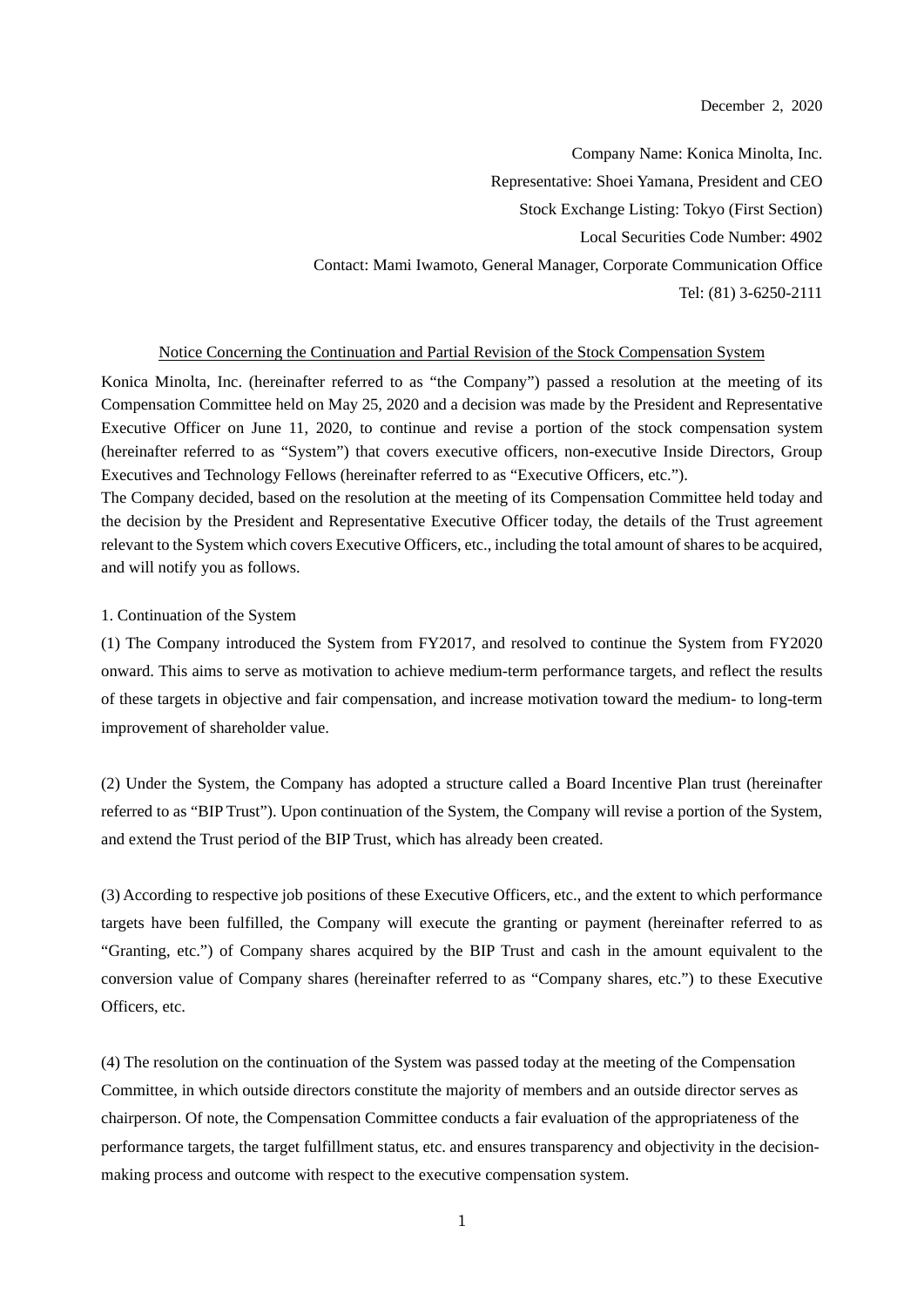#### 2. Partial Revision of the System

Upon continuation of the System, a portion of the System will be revised as follows:

### (1) Stock compensation structure

The name of "medium-term performance-linked stock compensation" in which the Company executes the Granting, etc. of Company shares, etc. to executive officers, Group Executives and Technology Fellows according to their respective job positions and the extent to which performance targets of the Medium Term Business Plan have been fulfilled, will be changed to "medium-term stock compensation (performance-linked)," and the name of "mediumterm stock compensation" in which the Company executes the Granting, etc. of Company shares, etc. to nonexecutive Inside Directors according to their respective roles and terms of office, will be changed to "medium-term stock compensation (non-performance-linked)." In addition, the Company will newly establish "long-term stock compensation" for the Granting, etc. of Company shares, etc. according to job position or role and term of office, which covers Executive Officers, etc.

### (2) Timing of the Granting, etc. of Company shares, etc. to Executive Officers, etc.

The timing of the Granting, etc. of Company shares, etc. in "medium-term stock compensation (performancelinked)" and "medium-term stock compensation (non-performance-linked)" remains unchanged from after expiry of the Covered Period (as stated in 4. (1) below). Furthermore, the timing of the Granting, etc. of Company shares, etc. to Executive Officers, etc. in the above "long-term stock compensation" shall be after the retirement of the Executive Officers, etc.

(3) Indicators for evaluation used for "medium-term stock compensation (performance-linked)" The indicators for evaluation shall be consolidated operating profit amount (cumulative amount), consolidated operating cash flows (cumulative amount) and consolidated ROIC (averaged number) at a ratio of 40%, 30% and 30%, respectively. Furthermore, the compensation according to the extent to which medium-term performance targets have been fulfilled shall vary within the range of 0% to 200%.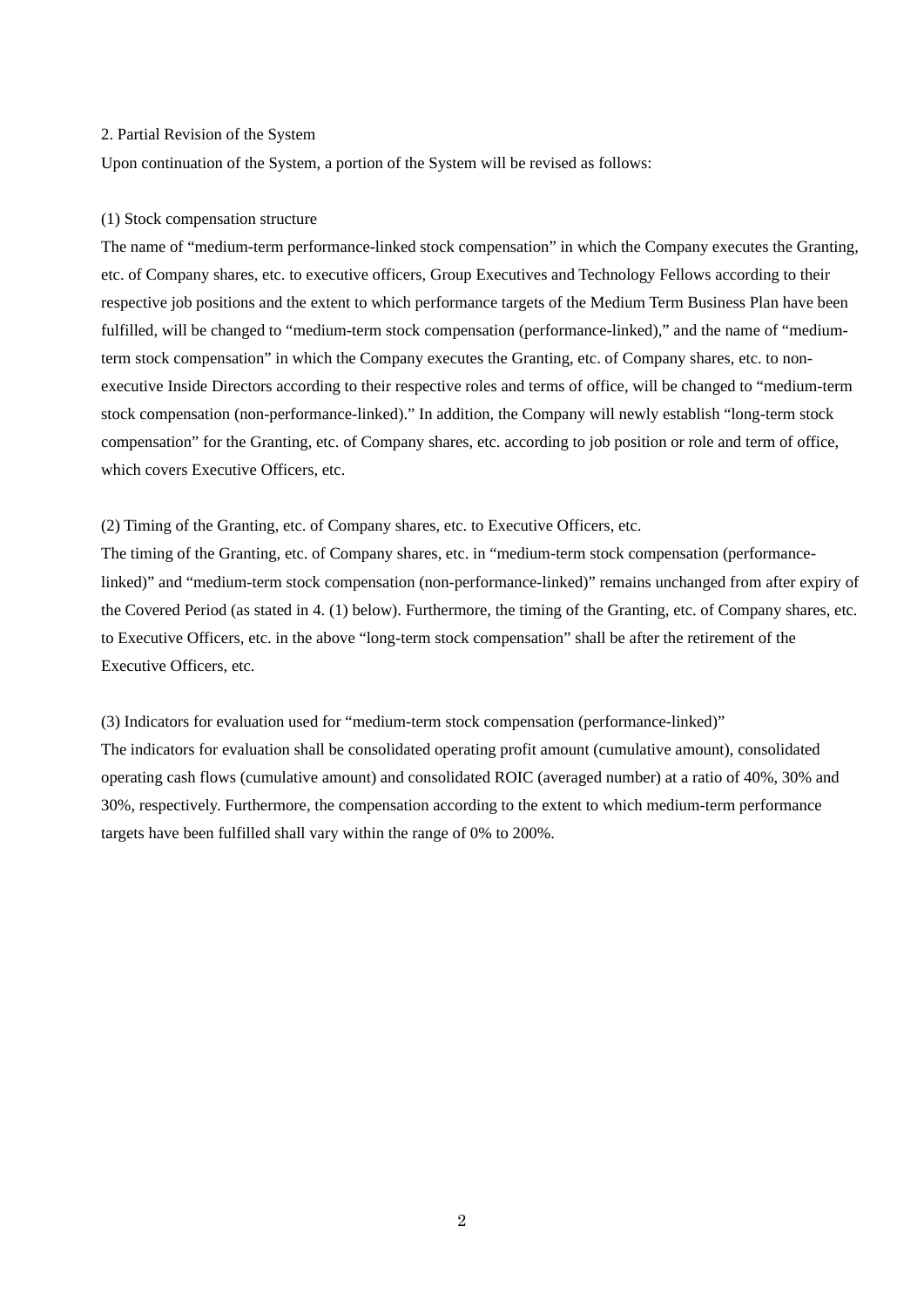#### 3. Structure of BIP Trust



(i) Resolution by Compensation Committee and decision by President and Representative Executive Officer

- (i) The Company will have a resolution at the meeting of its Compensation Committee and a decision made by the President and Representative Executive Officer on the compensation of Executive Officers, etc., in relation to the continuation of the System.
- (ii) Upon continuation of the System, the Company will revise stock-granting rules concerning the System at the meeting of the Compensation Committee.
- (iii) The Company will contribute cash to the Trustee to the extent approved based on a resolution at the meeting of the Compensation Committee and a decision by the President and Representative Executive Officer in (i), and extend the Trust period of the BIP Trust in which beneficiaries are Executive Officers, etc., who meet the beneficiary requirements (hereinafter referred to as "Trust"), and entrust additional money to the Trustee.
- (iv) The Trust will acquire Company shares from the stock market by using the cash contributed in (iii) and money currently remaining in the Trust as the source of financing, in accordance with the Trust administrator's instructions.

(v) Dividends of Company shares in the Trust will be paid in the same manner as other Company shares.

- (vi) Voting rights for Company shares in the Trust shall not be exercised throughout the Trust period.
- (vii) During the Trust period, points will be awarded to Executive Officers, etc. in accordance with the stockgranting rules depending on such factors as their respective job positions and the extent to which medium-term performance targets have been fulfilled. If Executive Officers, etc. have met the beneficiary requirements, the Trust will execute the Granting, etc. of Company shares, etc. proportionate to the number of such points.
- (viii) In cases where any residual shares have arisen upon the expiry of the Trust period due to the failure to fulfill the performance targets during the Trust period or for other such reasons, the Company plans to either: continue

to use the Trust in the form of the System or the same type of incentive plan as the System by amending the

Trust agreement and making additional contributions to the Trust; or not continue the use of the Trust, in which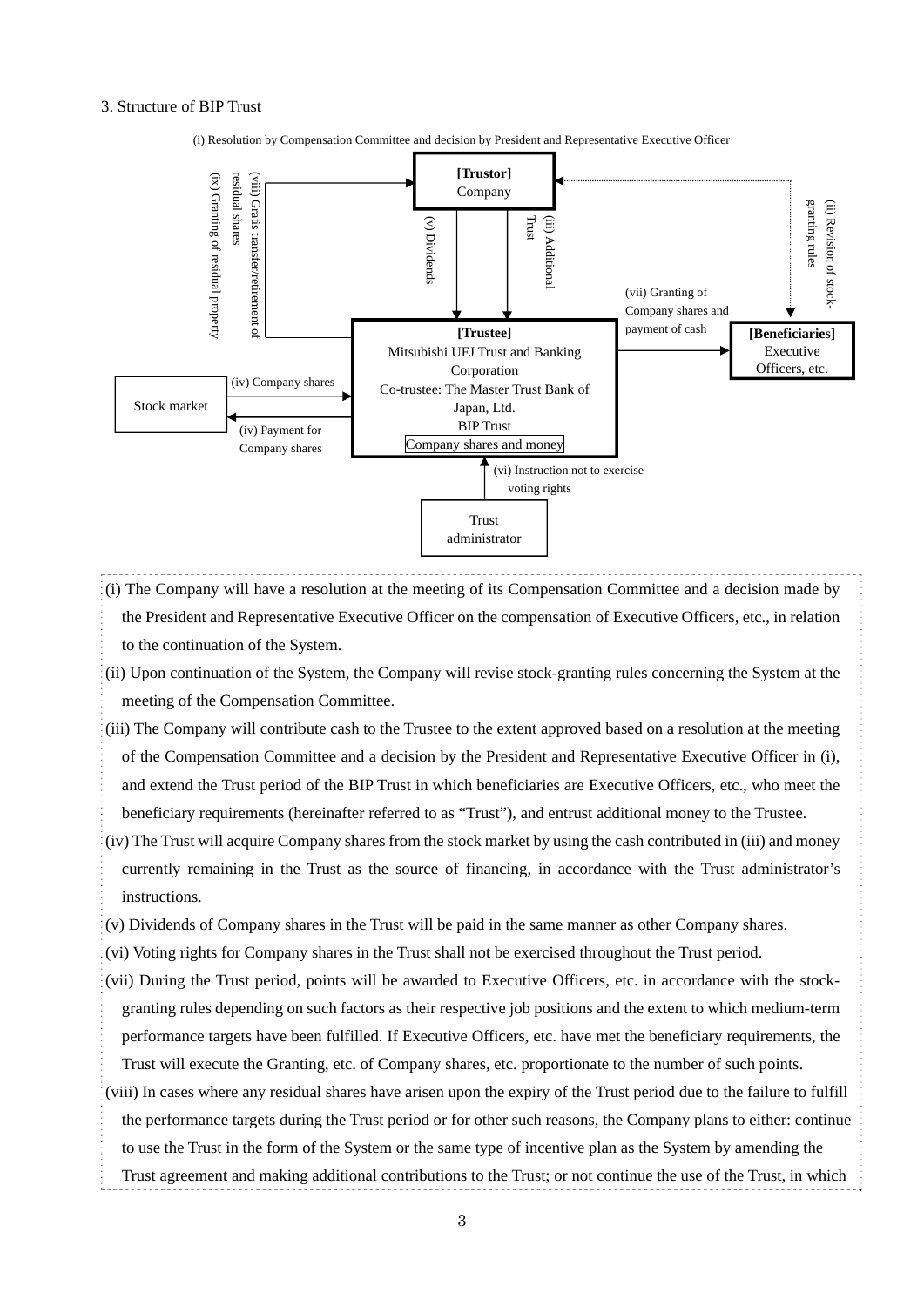case such residual shares will be transferred from the Trust to the Company without charge and the Company will retire such shares by resolution of the Board of Directors.

(ix) Property remaining at the time of the termination of the Trust is slated to be vested in the Company up to the

- (Note) The Trustor may entrust additional cash to the Trust as funds for acquiring Company shares up to the amount of funds for amount of the Trust money after deducting the amount of stock acquisition funds.
	- acquiring Company shares approved based on a resolution at the meeting of its Compensation Committee and a decision by the President and Representative Executive Officer.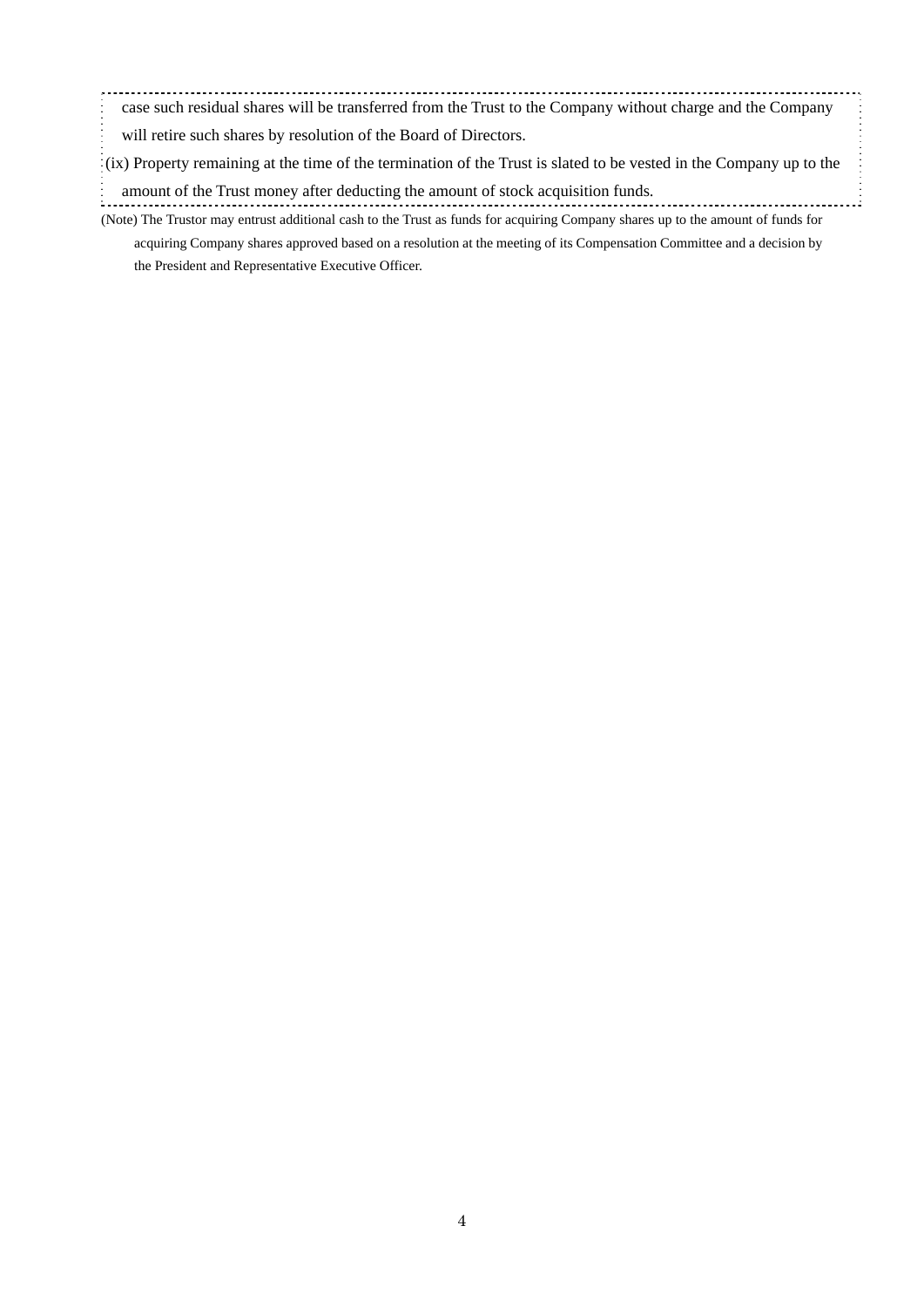4. Details of the System (after revision)

(1) Overview of the System

This System is a stock-based compensation system covering the three fiscal years from the fiscal year ending March 31, 2021, to the fiscal year ending March 31, 2023 (hereinafter referred to as "Covered Period"), by which the Company executes the Granting, etc. of Company shares, etc. according to the position of the Executive Officers, etc., and the extent to which medium-term performance targets are fulfilled, or according to job position or roles and term of office.

In the event that the Trust is continued as provided for in (3) (ii), below, respective fiscal years corresponding to the subsequent Medium-Term Business Plan will be set as the Covered Period.

(2) Eligibility for the Trust (beneficiary requirements)

Executive Officers, etc., will be granted Company shares, etc., by the Trust in the number corresponding to their points (as stated in (4) below), provided that they meet the beneficiary requirements as follows:

(i) Medium-term stock compensation (performance-linked) and medium-term stock compensation (nonperformance-linked)

The beneficiary assumes the position of an Executive Officer, etc., during the Covered Period.

 The beneficiary has not resigned for personal reasons, been dismissed, etc. or engaged in certain wrongdoing conduct while in office.

 The beneficiary meets any other requirements deemed necessary to fulfill the purpose of the System as a stock-based compensation system.

(ii) Long-term stock compensation

- The beneficiary assumes the position of an Executive Officer, etc., during the Covered Period.
- The beneficiary has resigned from the position of an Executive Officer, etc.
- The beneficiary has not resigned for personal reasons, been dismissed, etc. or engaged in certain wrongdoing conduct while in office.

 The beneficiary meets any other requirements deemed necessary to fulfill the purpose of the System as a stock-based compensation system.

### (3) Trust period

(i) Trust period after extension

The trust period after extension shall be from September 1, 2020 to August 31, 2023 (planned).

(ii) Continuation of the Trust

The Company may continue the Trust, upon the expiry of the trust period, as the same type of stock-based compensation plan as this System by amending the trust agreement and making additional contributions to the Trust; provided, however, that, upon such continuation of the Trust, the details of such stock-based compensation plan will be deliberated and decided again, with the management policies and the Medium-Term Business Plan at that point in time taken into consideration, at the meeting of its Compensation Committee.

(iii) Treatment of the ending of the Trust (extension of the trust period unaccompanied by additional contributions)

In the event of the Trust ending, if any Executive Officers, etc. who may satisfy the beneficiary requirements upon the expiry of the trust period (if the Trust is continued as stated in (ii) above, the trust period after the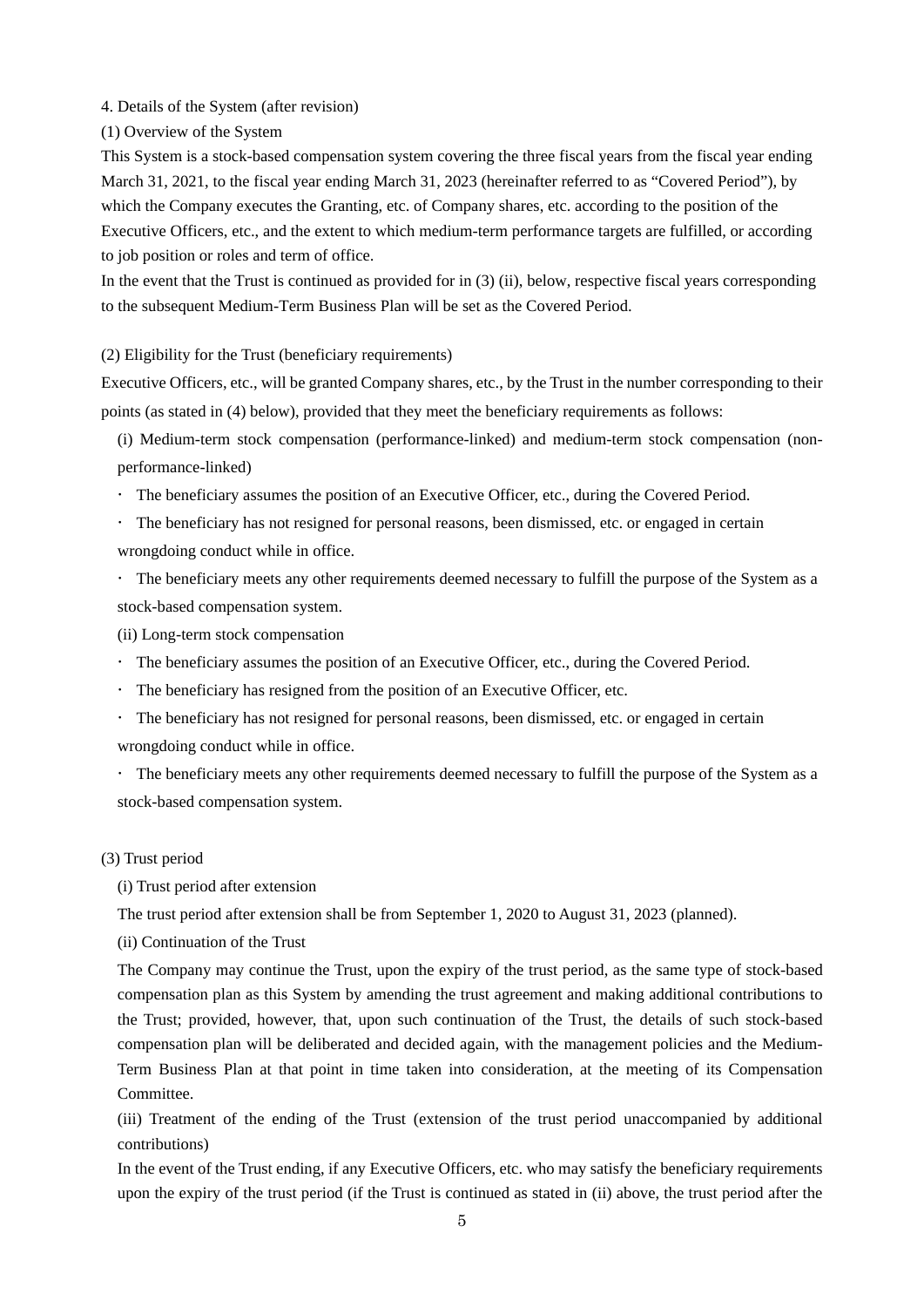extension) hold office, the trust period of the Trust will be in principle extended until the time all persons who may satisfy the beneficiary requirements become beneficiaries or the time it is certain that all persons who may satisfy the beneficiary requirements lose their qualifications for beneficiaries. However, in this case, new points will not be awarded to these Executive Officers, etc.

# (4) Company shares, etc., subject to the Granting, etc., to Executive Officers, etc.

Company shares, etc., subject to the Granting, etc., to Executive Officers, etc., shall be determined as one share of the Company per point according to the number of points calculated pursuant to the following calculation formula. If, however, the number of Company shares held under the Trust increases or decreases due to a stock split, allotment of shares without contribution or reverse stock split, etc., the Company will adjust the number of Company shares subject to the Granting, etc., per point according to the percentage of such increase or decrease of Company shares.

# (Point calculation formula)

(i) Medium-term stock compensation (performance-linked)

Performance-linked points are calculated by multiplying the Standard Points per Position by the payment ratio based on the extent to which performance targets have been fulfilled up to each fiscal year in the Covered Period. Executive officers who hold office as of the date of the first Ordinary General Meeting of Shareholders after the end of each fiscal year (\*1) are covered.

Group Executives and Technology Fellows who hold office as of the end of each fiscal year during the Covered Period (\*2) are covered.

# (ii) Medium-term stock compensation (non-performance-linked)

Medium-term stock compensation (non-performance-linked) is calculated by multiplying Standard Points per Position by 1 for non-executive Inside Directors who hold office as of the date of the first Ordinary General Meeting of Shareholders after the end of each fiscal year during the Covered Period (\*1).

# (iii) Long-term stock compensation

Long-term stock compensation is calculated by multiplying Standard Points per Position by 1 for executive officers and non-executive Inside Directors who hold office as of the date of the first Ordinary General Meeting of Shareholders after the end of each fiscal year during the Covered Period (\*1).

Group Executives and Technology Fellows who hold office as of the end of each fiscal year (\*2) are covered.

Standard Points per Position are the amount of resources allocated per position as stipulated by job position or role divided by stock price at the time of acquisition of Company shares by the Trust at the beginning of the Covered Period.

Furthermore, the ratio of the amount of resources allocated per position for medium-term stock compensation (performance-linked) to long-term stock compensation, or medium-term stock compensation (nonperformance-linked) to long-term stock compensation shall be 60:40 as a guideline.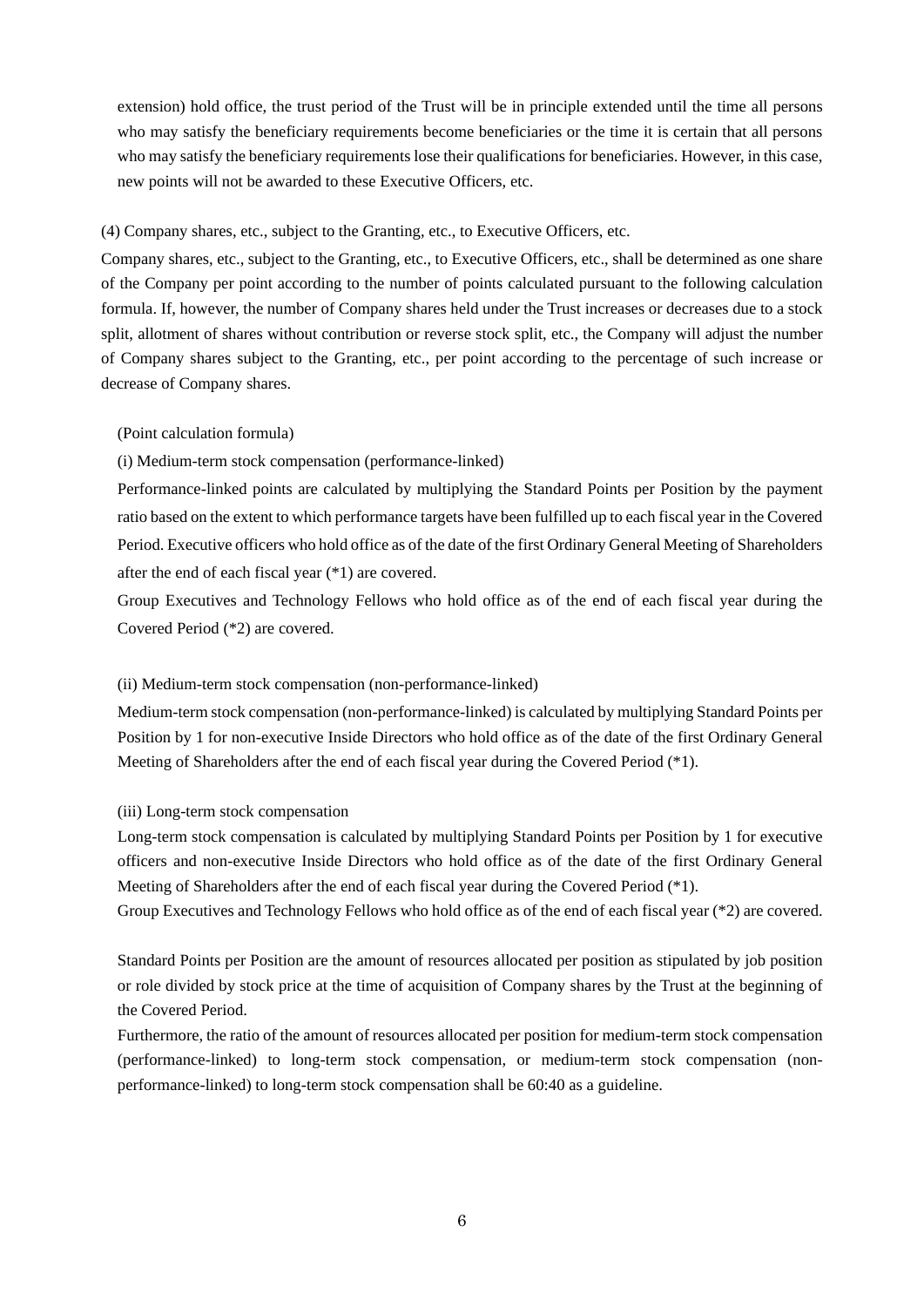\*1

If an executive officer or non-executive Inside Director, retires before, or takes office after, the date of the first Ordinary General Meeting of Shareholders after the end of each fiscal year during the Covered Period, necessary adjustment shall be made according to his/her term of office.

\*2

If a Group Executive or Technology Fellow retires before, or takes office after, the end of each fiscal year during the Covered Period, necessary adjustment shall be made according to his/her term of office.

(5) Method and timing of the Granting, etc., of Company shares, etc., to Executive Officers, etc.

Executive Officers, etc., who meet the beneficiary requirements shall receive the Granting, etc., of Company shares, etc., based on the cumulative number of points calculated according to the item (4) above (hereinafter referred to as "Points Granted"). (\*3)

(i) Medium-term stock compensation (performance-linked) and medium-term stock compensation (nonperformance-linked)

The timing for receiving the Granting, etc. of Company shares, etc. shall be after the end of the Covered Period in principle.

(ii) Long-term stock compensation

The timing for receiving the Granting, etc. of Company shares, etc. shall be after the retirement of the Executive Officer, etc. in principle.

\*3

In this case, such Executive Officers, etc., shall receive the Granting, etc., of Company shares, etc., corresponding to 50% of the Points Granted (shares less than share unit to be rounded off) and the money equivalent to the disposal value of Company shares corresponding to the remaining Points Granted that are converted into cash under the Trust. Such Executive Officers, etc., who receive Company shares shall continue to hold those shares at least one year after their retirement. If an Executive Officer, etc., retires due to passing away, a legal heir of such Executive Officer, etc., shall receive the money equivalent to the disposal value of Company shares corresponding to the Points Granted at that point in time after such shares are converted into cash under the Trust. Furthermore, if an Executive Officer, etc., does not have a securities brokerage account that handles Japanese shares, such Executive Officer, etc., shall receive the money equivalent to the disposal value of Company shares corresponding to the Points Granted at that point in time after such shares are converted into cash under the Trust.

(6) Additional trust money to be entrusted to the Trust and maximum number of additional Company shares to be acquired by the Trust

(i) Amount of additional trust money to be entrusted to the Trust

733,097,000 yen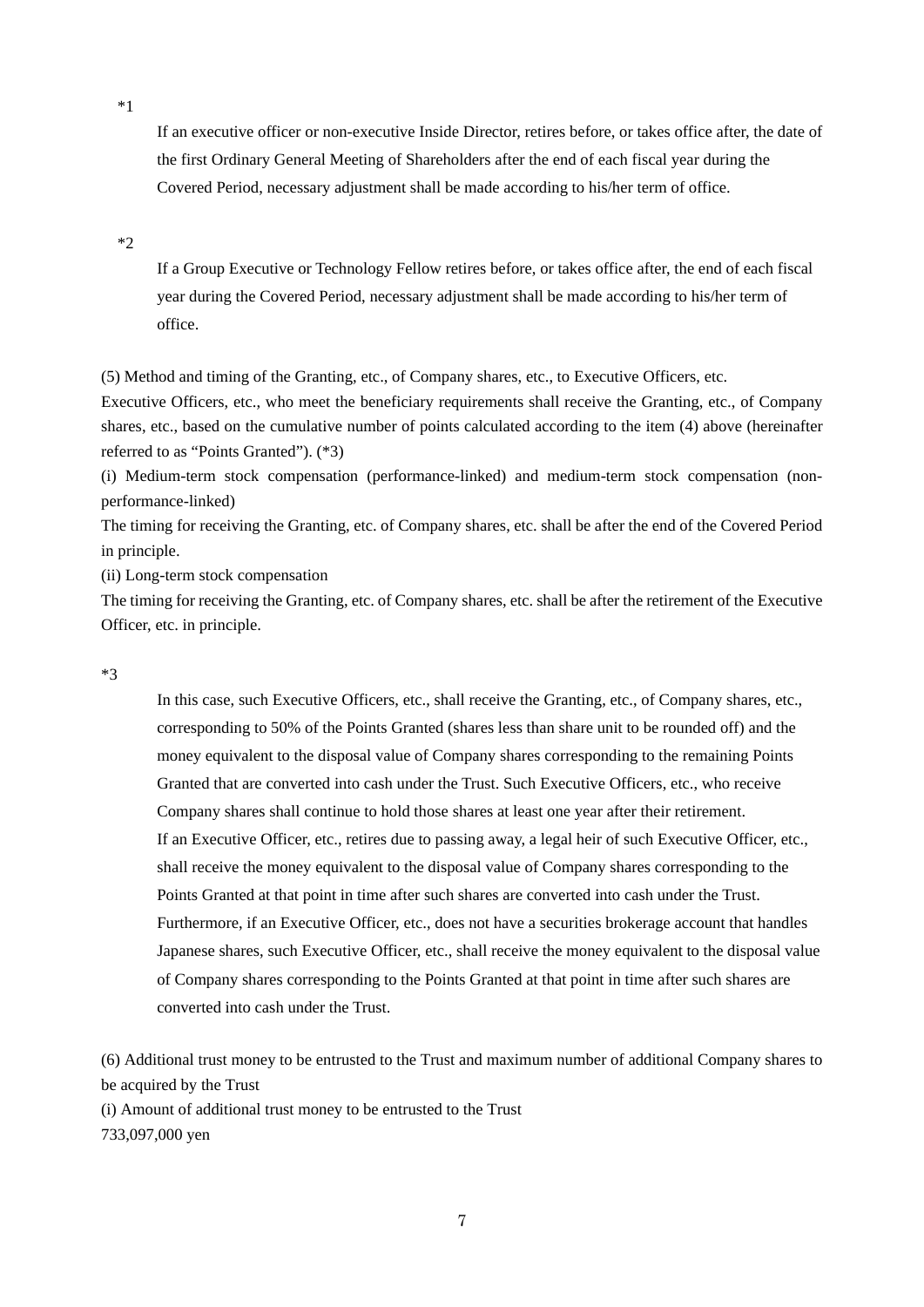(ii) Maximum number of additional Company shares to be acquired by the Trust

The number of shares calculated by dividing the amount additionally entrusted and the money remaining in the Trust by the stock price at the time the Trust acquires Company shares (any fraction to be rounded down).

(7) Method for the Trust to acquire Company shares

The Trust shall acquire Company shares from the stock market to the extent of the amount of stock acquisition funds.

(8) Exercise of voting rights related to Company shares held under the Trust

To ensure the neutrality of the Company's management, the voting rights of Company shares held under the Trust shall not be exercised during the trust period.

(9) Treatment of dividends related to Company shares held under the Trust

The dividends of Company shares held under the Trust will be received by the Trust and applied to trust fees and trust expenses. If residual money remains upon the closing of the Trust after dividends are applied to trust fees and expenses, such money will be donated to organizations which have no conflict of interest with the Company.

If the Company continuously uses the Trust, such residual money will be used as the stock acquisition funds.

(10) Treatment of residual shares at the expiry of the trust period

If residual shares remain in the Trust at the expiry of the trust period due to underachievement of middle-term performance targets or other factors, the Trust may be continued as the same type of stock-based compensation plan as the System by amending the trust agreement and making additional contributions to the Trust. Furthermore, in the event the Trust is terminated at the expiry of the trust period, the Trust will transfer such residual shares to the Company without compensation, which the Company will retire by a resolution of the Board of Directors.